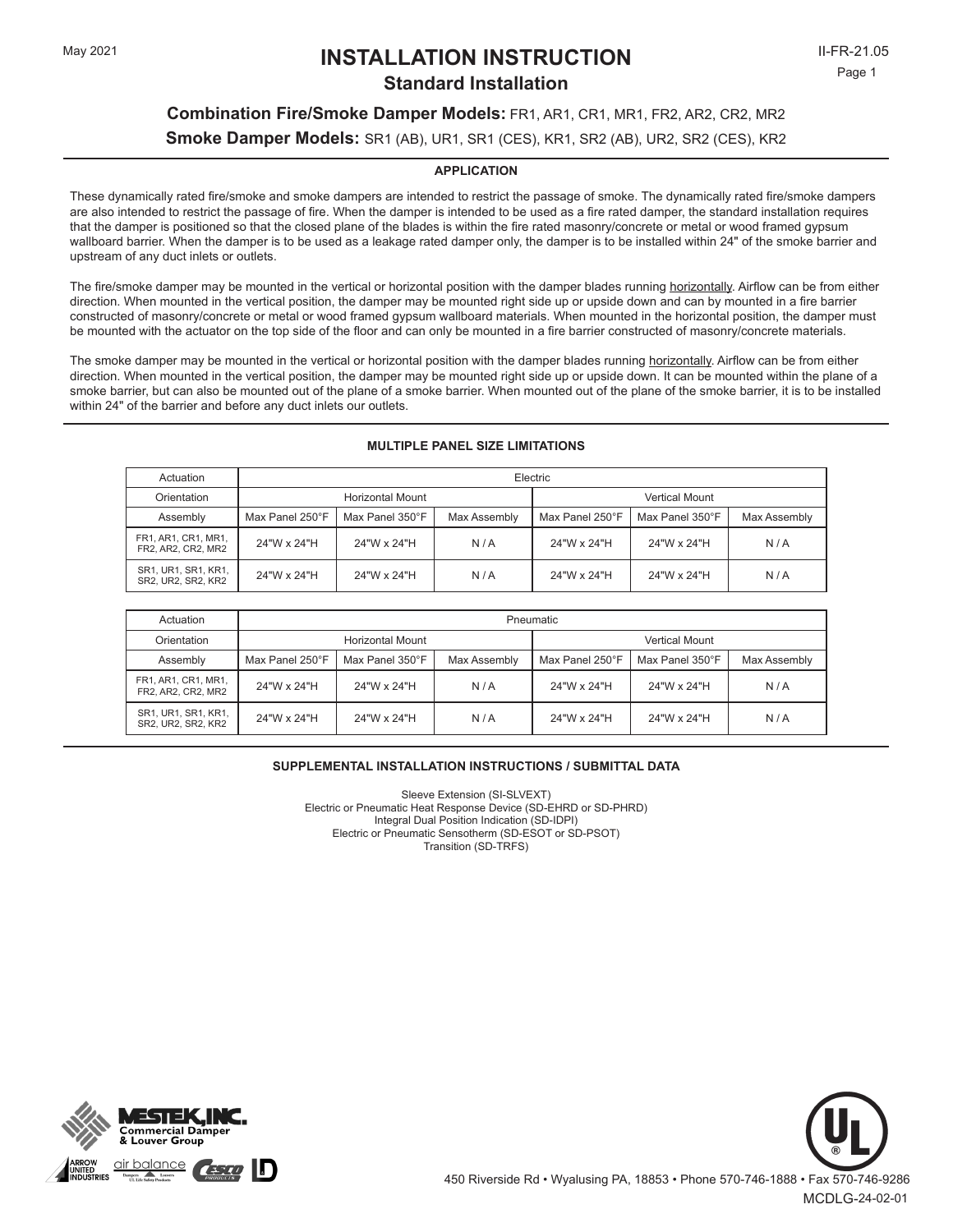## **INSTALLATION INSTALLATION INSTRUCTIONS**

**1. General:** The installation of the damper and all duct connections to the damper sleeve shall conform to NFPA0-90A and the SMACNA Fire, Smoke and Radiation Damper Installation Guide. All duct connections shall also conform to UL555 when the damper is intended to be used as a fire damper.

**2. Actuators:** Dampers must be supplied with factory mounted actuators and are intended to close automatically when sensing heat or upon loss of electrical power or release of air pressure. When this damper is used as a leakage rated damper only, it shall be arranged to operate automatically and is to be controlled by a smoke detector. See additional instructions, which detail damper actuator sequence of operations.

### **3. Multiple Panel / Multiple Section Assembly:** Not available.

**4. Sleeves:** Sleeves are required for the proper installation of fire rated dampers, and are factory mounted. Sleeves shall be the same gauge or heavier as the duct to which it is attached. Gauges shall conform to SMACNA or ASHRAE duct standards.

**5. Expansion Clearance:** Expansion clearance is not required for fire rated damper sizes smaller than or equal to 24"W x 24"H and is not required for any leakage-only rated dampers. For all sizes, the opening width and height shall be no more than 1" larger than the damper width and height.

**6. One-sided Retaining Angle Attachment:** Fire rated dampers are approved for one-side mounting. The factory supplied, field attached retaining angles must be positioned such that the closed plane of the damper blades remain within the wall or floor plane. To ensure a proper installation, the one-side retaining angles are to be located and field attached anywhere between the frame's lanced tabs (also observe label on damper sleeve). To avoid potential interference between the blade travel and the retaining angle fasteners, the factory supplied (or equivalent) fasteners must be used. The retaining angles shall be fastened to all four sides of the damper sleeve on 3" maximum centers. In addition to attaching the retaining angles to the damper sleeve, the retaining angles must also be attached to the face of the wall or floor opening. Attach the retaining angles to the face of the wall or floor opening on 6" maximum centers and 4½" maximum for each corner. Pre-punched holes in the factory supplied retaining angles are not intended for use as a mounting pattern. Depending on type of opening; see A or B or C (below) for type of retaining angle-to-opening fastener.

A. In masonry construction, 3/16" diameter "tapcon" or equal fasteners with a minimum of 1½" penetration are required.

B. In metal framed openings, fine thread drywall screws with a minimum of 1" penetration into the framing are required.

C. In wood framed openings, course thread drywall screws with a minimum of 1" penetration into the framing are required.

Smoke only rated damper do not require the retaining angles to be attached to the smoke barrier but the retaining angles are to be attached to the damper sleeve as described above.

**7. Caulking:** Caulk shall be one of the following: Dow Corning RTV732, Silco Sil-Bond RTV 4500, General Electric IS808, or Novagard RTV300. Caulking is allowed between the retaining angles and the damper sleeve, and between the face of the floor or wall construction. Caulking is not allowed between the damper sleeve and the wall or floor inside the opening. Breakaway flange caulking shall be Design Polymeric's DP1010 or Precision's PA2084T.

**8. Duct Connections:** All connecting ducts shall not be continuous, but shall terminate at the fire damper sleeve. Duct connections not listed as breakaways shall be considered rigid. Dampers require a breakaway connection. The following breakaway duct-to-sleeve connections may be used: Plain "S" Slip, Inside Slip, Hemmed "S" Slip, Standing "S" Slip (Bar Reinforced), Standing "S" Slip (angle Reinforced), and Standing "S" Slip (Alternate Bar). Breakaway joints shall have no more than two No. 10 sheet metal screw on each side and on the bottom. The screws shall penetrate both sides of the slip pocket. When a breakaway joint is used along the top and bottom duct connections, a flat drive slip no longer that 20" is permitted on the two sides. The factory supplied sleeve is 20-GA galvanized steel and assumes that a breakaway type duct connection will be employed.



The factory supplied round/oval transition provides the breakaway connection if the following conditions are satisfied.

- 1. Round duct diameter is no larger than 22".
- 2. Oval duct size is no larger than 22"W x 22"H.
- 3. Duct gauges conform to the SMACNA or ASHRAE standard.
- 4. An oval duct or round duct less than or equal to 22" is attached to the transition collar with #8 sheet metal screws (a minimum of 4 fasteners per connection).

**9. Maintenance:** Dampers shall be maintained at intervals as stated in NFPA 90A and 92A. Local codes or building conditions may require more frequent inspections and maintenance. A duct access door is to be locate on the jackshaft side of each damper for periodic inspection and maintenance.



In the interest of product development, Mestek CDLG reserves the right to make changes without notice. 450 Riverside Rd • Wyalusing PA, 18853 • Phone 570-746-1888 • Fax 570-746-9286 MCDLG-24-02-01

**Example:** For a damper with exact outside dimensions of 24"W x 24"H, the gap at the top plus the gap at the bottom must be less than 1". The gap at the left side plus the gap at the right side must be less than 1". The damper can be located anywhere in the opening and need not be centered.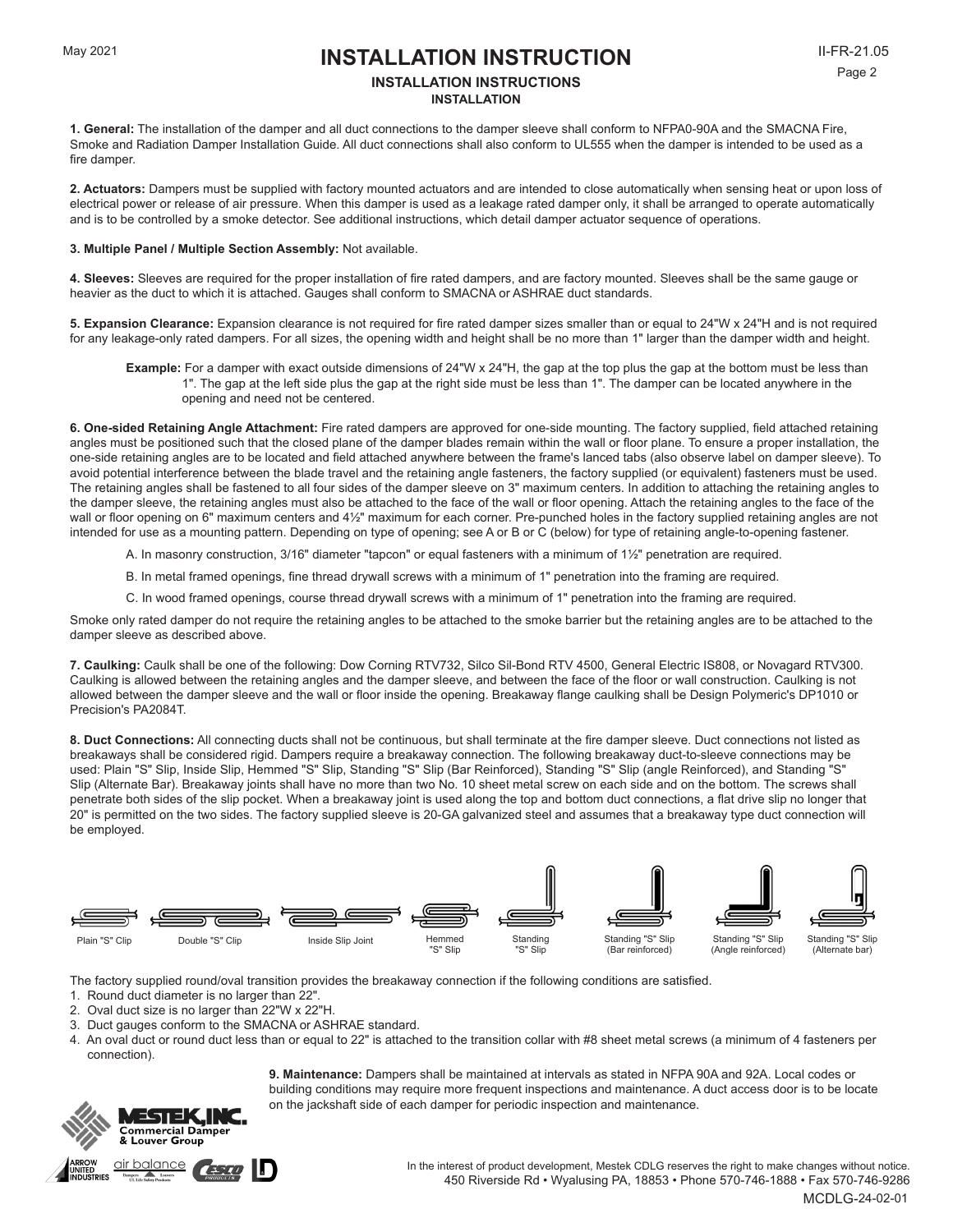## **COMBINATION FIRE/SMOKE - VERTICAL OR HORIZONTAL**



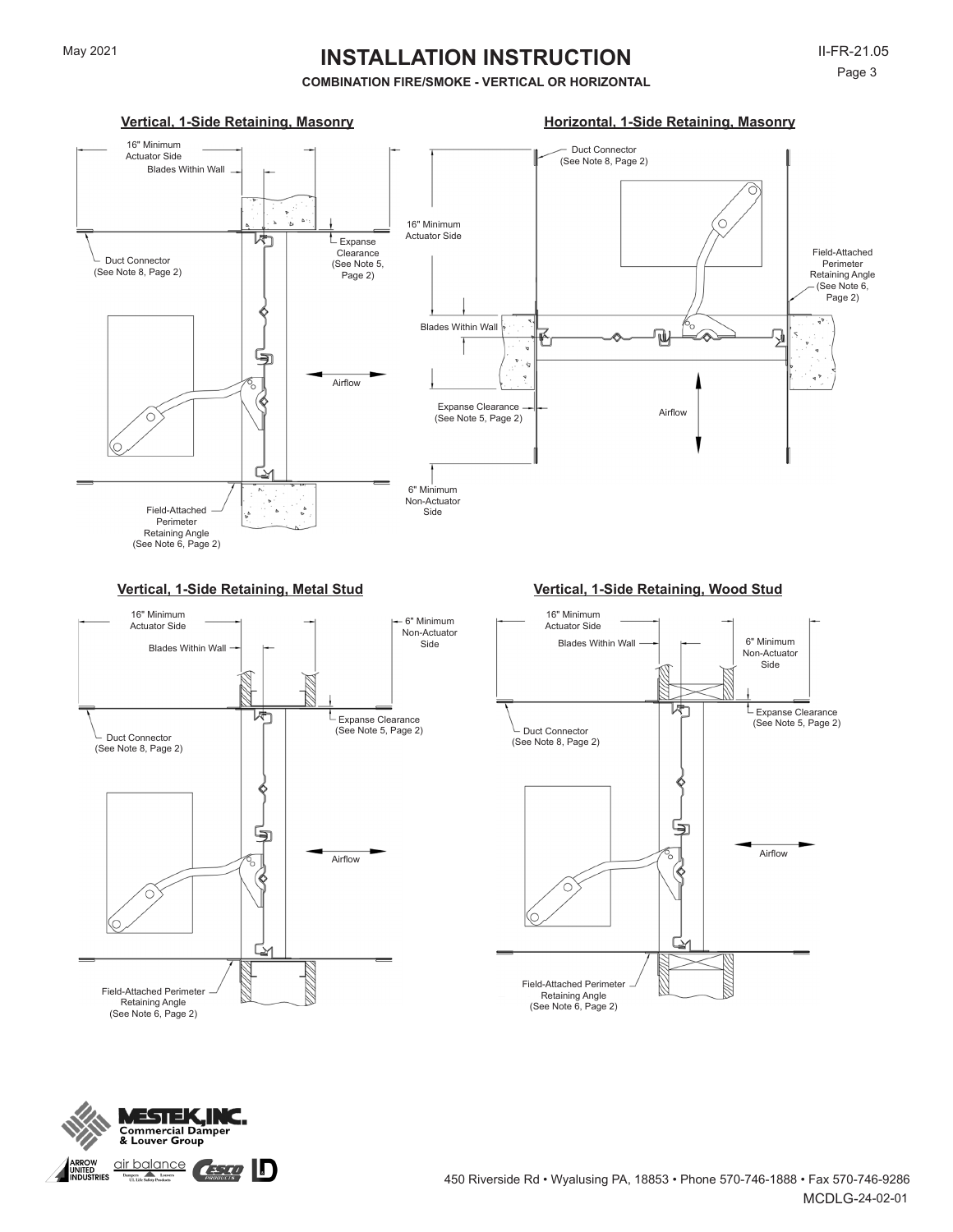**SMOKE - VERTICAL OR HORIZONTAL**



**ELECTRICAL WIRING SCHEMATIC**

## **NOTES**

- 1. All wiring to be in accordance with N.E.C. (NFPA 70).
- 2. Refer to actuator label for appropriate voltage.
- 3. Connect incoming ground to the actuator assembly.
- 4. If the actuator remains electrically energized, yet the damper remains in the closed position, check to ensure that the reset button on the heat response device is depressed.



**Commercial Damper** & Louver Group

Dampers<br>UL Life Safety Products

**IKKOW<br>NITED<br>NDUSTRIES** 

## **Electric Heat Reponse Device (EHRD) Integral Dual Position Indication Switch (IDPI)**



| Actuator<br>Mounting  | Damper<br>Full Open | Damper<br><b>Full Close</b> | Damper<br>Mid-Stroke |  |
|-----------------------|---------------------|-----------------------------|----------------------|--|
| Location              |                     | <b>Closed Circuit</b>       |                      |  |
| External Left         | Red / Blue          | Yellow / Gray               | None                 |  |
| <b>External Right</b> | Yellow / Gray       | Red / Blue                  | None                 |  |
| Internal Left         | Yellow / Gray       | Red / Blue                  | None                 |  |
| Internal Right        | Red / Blue          | Yellow / Gray               | None                 |  |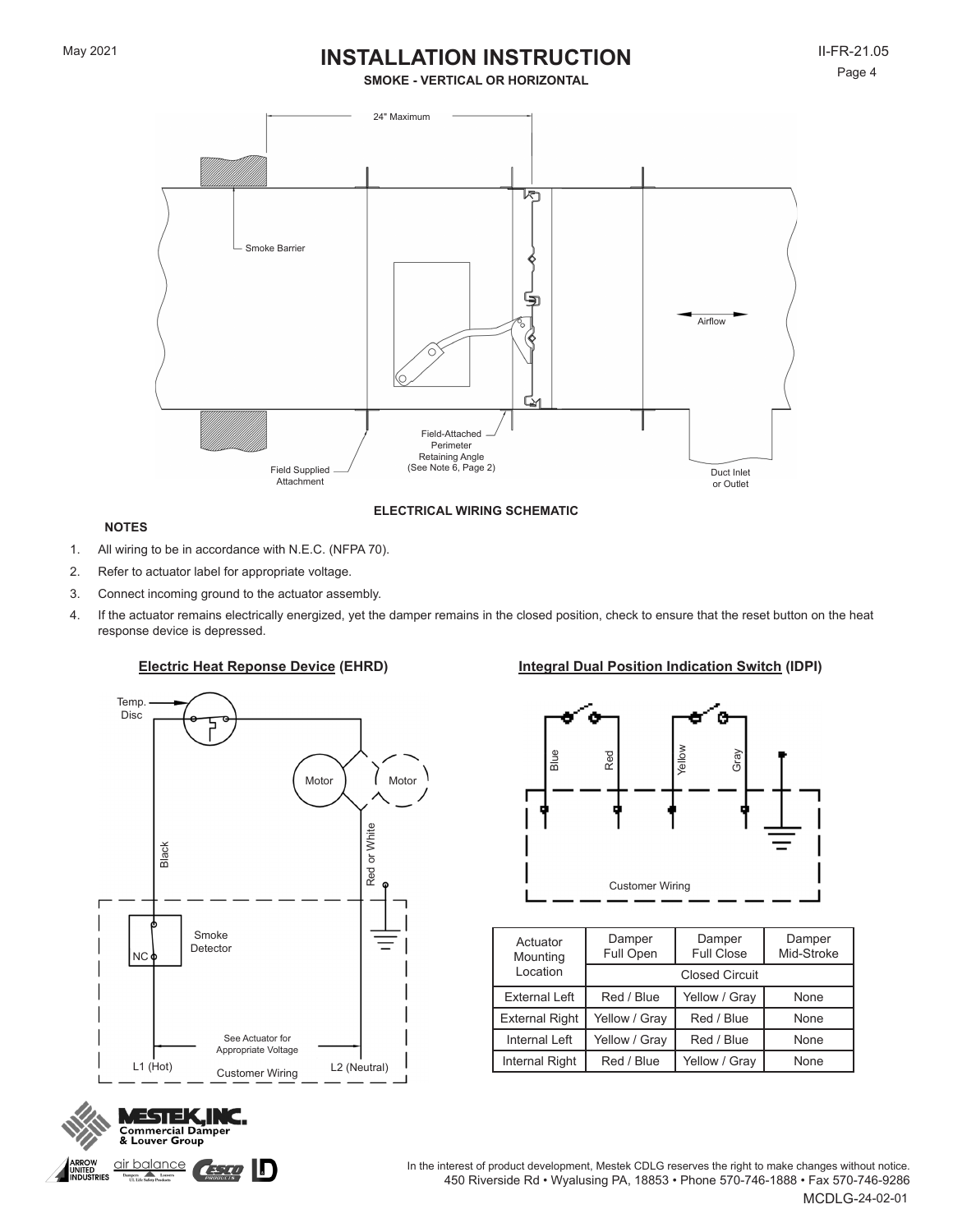**ELECTRICAL WIRING SCHEMATIC**

(Continued)

## **Electric / Pneumatic Sensotherm (ESOT / PSOT) with Integral Dual Position Indication Switch (IDPI)**

For Combination Fire/Smoke Dampers Only.





| Actuator<br>Mounting  | Damper<br>Full Open | Damper<br><b>Full Close</b> | Damper<br>Mid-Stroke |  |
|-----------------------|---------------------|-----------------------------|----------------------|--|
| Location              |                     | <b>Closed Circuit</b>       |                      |  |
| External Left         | Red / Blue          | Yellow / Gray               | None                 |  |
| <b>External Right</b> | Yellow / Gray       | Red / Blue                  | None                 |  |
| Internal Left         | Yellow / Gray       | Red / Blue                  | None                 |  |
| <b>Internal Right</b> | Red / Blue          | Yellow / Gray               | None                 |  |

### ESOT/PSOT Wiring, Test, and Operating Instructions

Damper is supplied with one low temperature thermal disc and one high temperature thermal disc. All dampers require a control switch (supplied by others) for re-openable operation.

### Customer Wiring

- 1. Connect input power lead L1 from the normal closed position lead of the (MCS) switch to damper lead L1.
	- **Note:** If a smoke detector or other sensing device is to be employed, its NC contact set should be wired in series between the (MCS) position switch normal wire and lead L1.
- 2. Connect incoming lead L2 to damper lead L2.
- 3. Connect the reopen switch lead from (MCS) to orange damper lead.
- 4. Connect the incoming ground lead to the wiring enclosure.
- 5. Install IDPI (if used) per the schematic.
- 6. Replace enclosure cover.

### Circuit Test

- 1. Place (MCS) switch in damper close position.
- 2. Apply power.
- **Result:** The closed indicator light (if used) should be on and the damper blades closed.
- 3. Transfer (MCS) switch to damper re-open position.
- **Result:** The damper blades should open; the closed indicator light (if used) should go off and the open indicator light (if used) should go on. 4. Transfer (MCS) switch to the normal position.
- **Result:** The damper blades should remain open and the open indicator light (if used) should remain on.
- 5. Transfer the (MCS) switch to the closed position.
	- **Result:** The damper blades should close; the open indicator light (if used) should go off and the closed indicator light (if used) should go on.

### Emergency Operation

1. MCS Closed Position: Damper will close regardless of whether the thermal switch device has activated or not and regardless of the command for the smoke system.

2. MCS Re-Open Position: If the damper has not been exposed to an elevated temperature higher than its rating, the damper will open. Also, the damper will open regardless of whether the low temperature thermal disc (165˚F or 212˚F) has activated or not and regardless of a command from additional sensing devices, such as a smoke detector.



**Note on Emergency Operation:** If the master control switch (MCS) is in the re-open position and the high temperature thermal disc has not been tripped, the damper will remain open regardless of whether the low temperature thermal disc and/or other sensing devices have tripped or not. If the damper has been exposed to an elevated temperature higher than its temperature degradation rating, or if the electrical or pneumatic supply<br>has been disconnected, the damper will close and remain closed regardless of any (MCS) position.